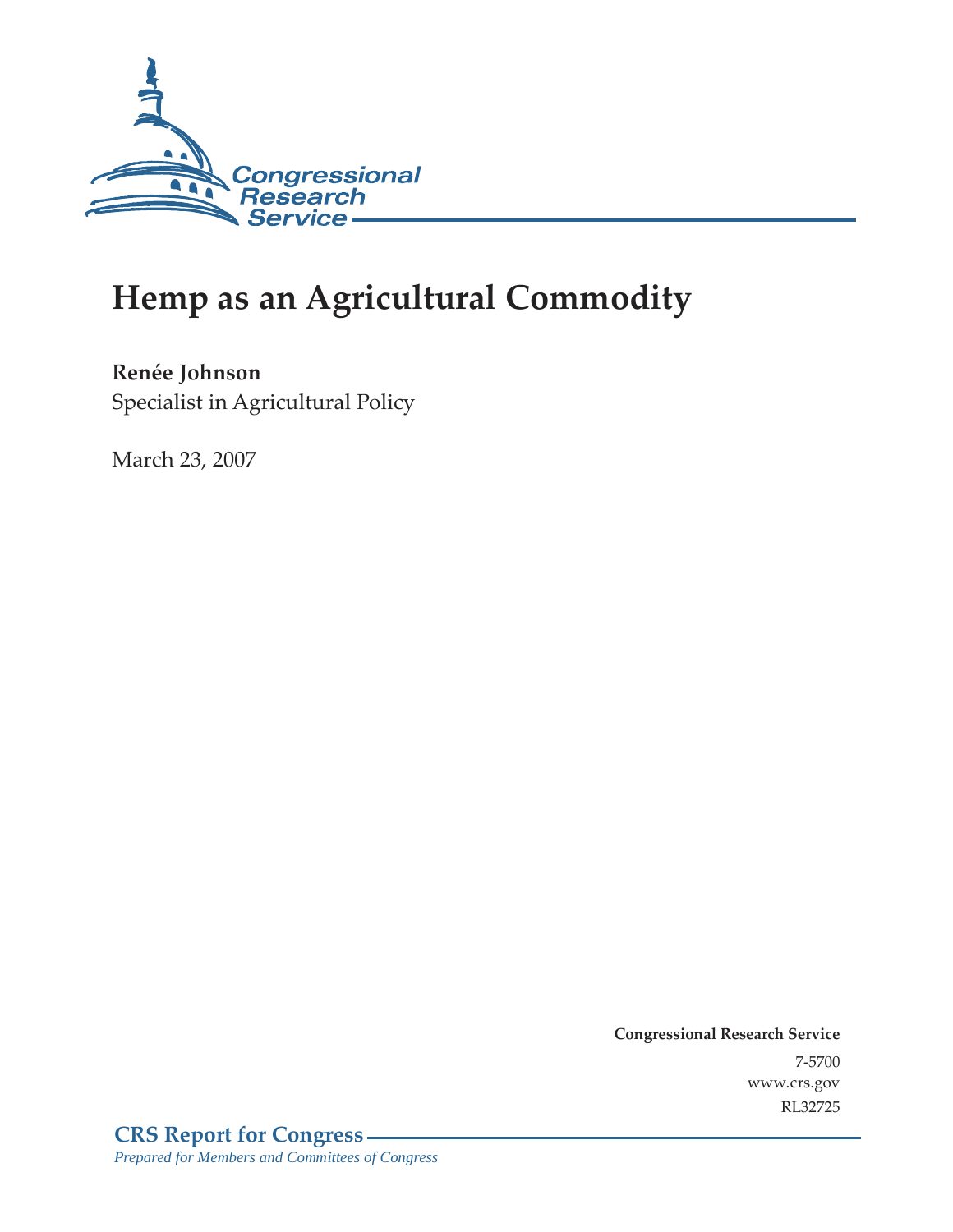### **Summary**

In February 2007, legislation was introduced that would open the way for commercial cultivation of industrial hemp in the United States (H.R. 1009; in the  $109<sup>th</sup>$  Congress, H.R. 3037). The Industrial Hemp Farming Act of 2007 would amend Section 102 of the Controlled Substances Act (21 U.S.C. 802(16)) to specify that the term "marijuana" does not include industrial hemp. Such a change would mean that state law would determine whether producers could grow and process industrial hemp within state borders, under state regulations. Currently, the Drug Enforcement Administration (DEA) determines whether any industrial hemp production authorized under a state statute will be permitted, and it enforces standards governing the security conditions under which the crop must be grown.

The terms "hemp" and "industrial hemp" refer to varieties of *Cannabis sativa* characterized by low levels of the primary psychoactive chemical (tetrahydrocannabinol, or THC) in their leaves and flowers. Although total industrial hemp acreage worldwide is small, farmers in more than 30 countries grow the crop commercially for fiber, seed, and oil for use in a variety of industrial and consumer products, including food.

Because of the psychoactive properties of some varieties of *Cannabis* (which can grow virtually anywhere in the United States), the federal government first began to control production in the late 1930s under the Marihuana Tax Act (50 Stat. 551). In 1970, production of all varieties of *Cannabis*, regardless of THC content and intended use, became tightly regulated under the Controlled Substances Act (21 U.S.C. §§802 *et seq*.). As a result, all hemp or hemp-containing products sold in the United States must now be imported or manufactured from imported hemp.

In the early 1990s a sustained resurgence of interest in allowing commercial cultivation of industrial hemp began in the United States. Farmers in regions of the country that are highly dependent upon a single crop, such as tobacco or wheat, have shown interest in its potential as a high-value alternative crop, although the economic studies conducted so far paint a mixed profitability picture. Over the past decade, more than 25 states have passed laws calling for economic or production studies.

The DEA has been unwilling to grant licenses for growing small plots of hemp for research purposes (as authorized by some state laws), and beginning in 1999 it made an effort, which it ultimately abandoned in 2004 following an unfavorable court decision, to ban imports of hemp food products that could contain trace amounts of THC. DEA officials express the concern that commercial cultivation would increase the likelihood of covert production of high-THC marijuana, significantly complicate DEA's surveillance and enforcement activities, and send the wrong message to the American public concerning the government's position on drugs.

This report will be updated if events warrant.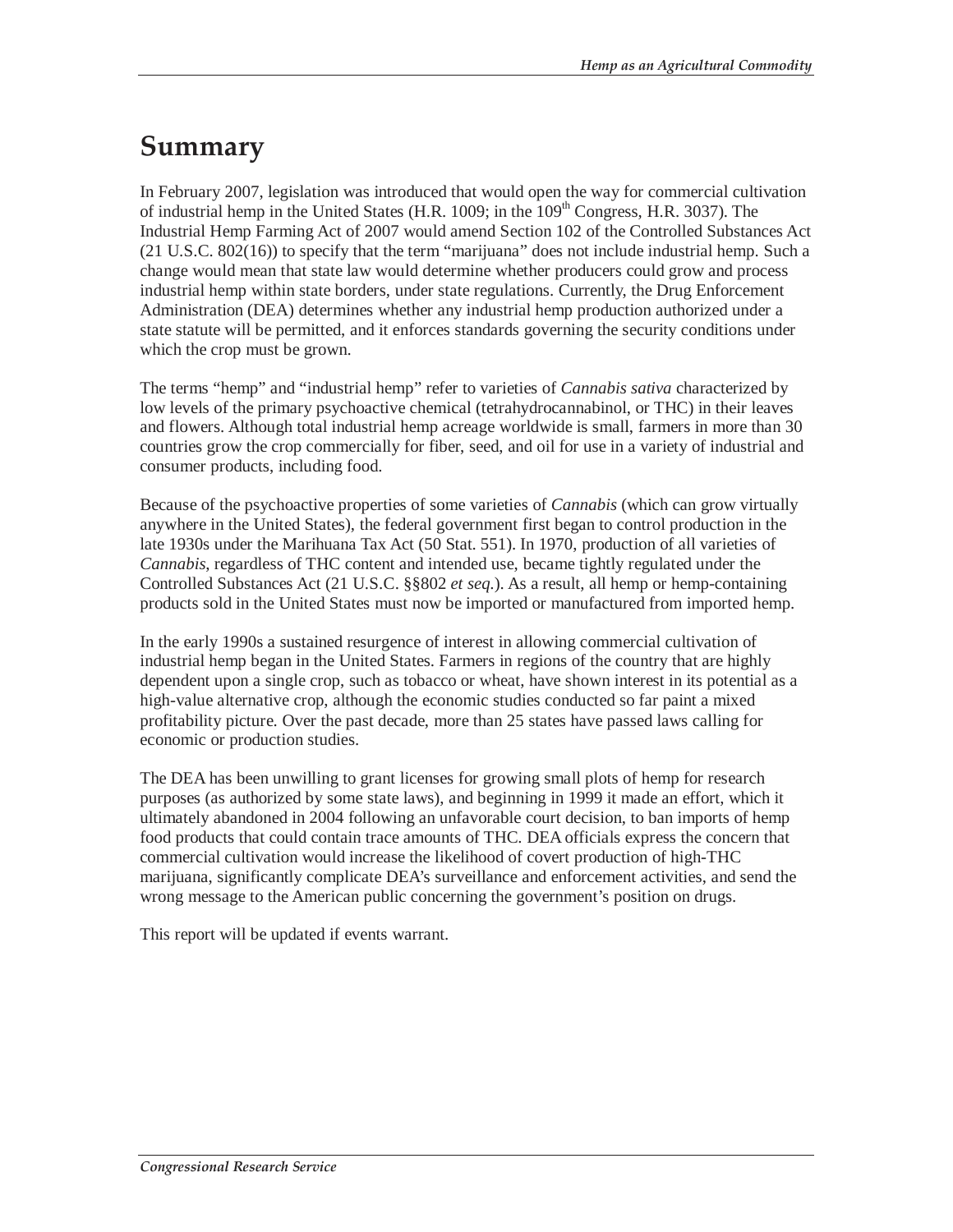## **Contents**

#### **Contacts**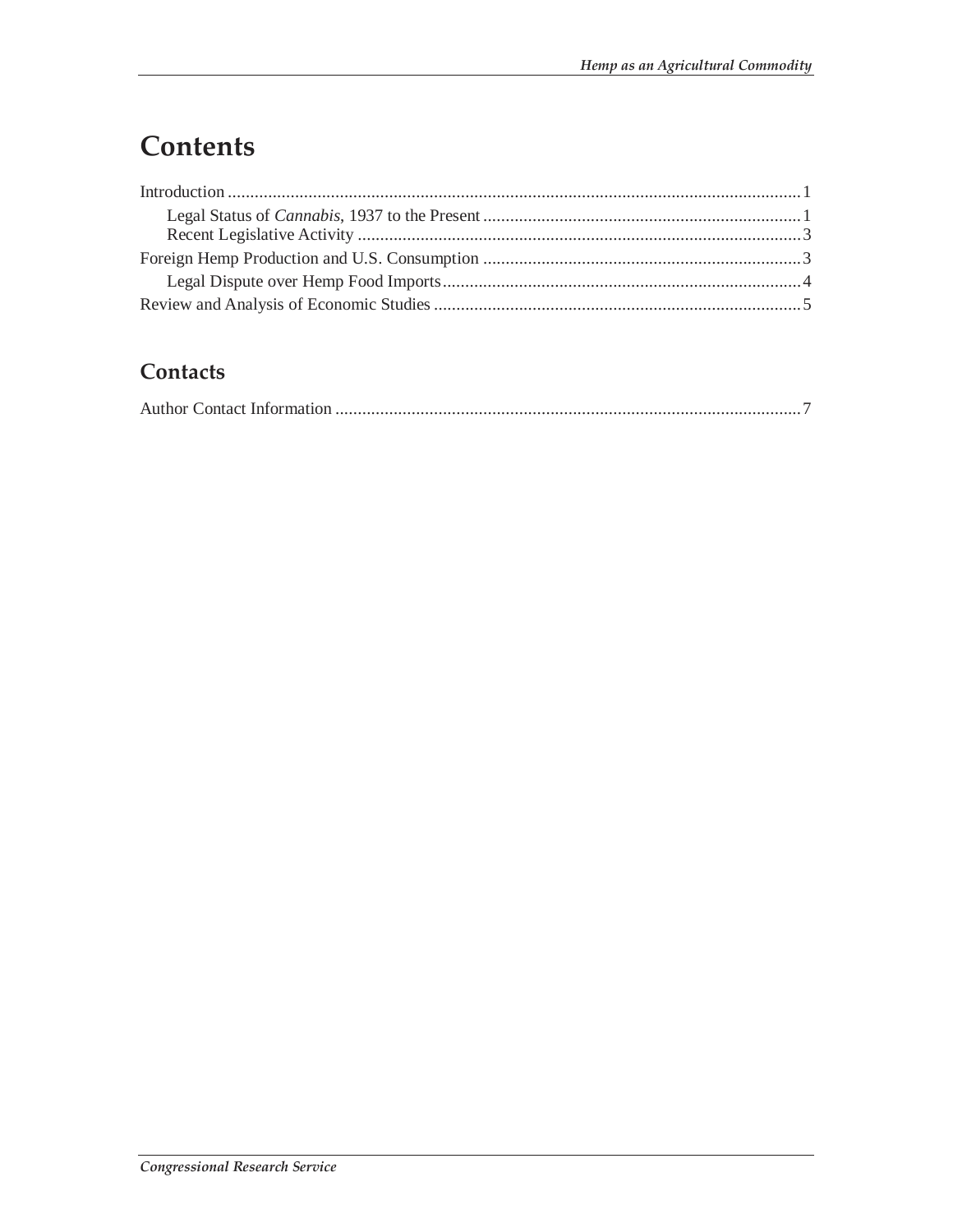### **Introduction**

For centuries, the plant species *Cannabis sativa* has been a source of fiber and oilseed used worldwide to produce a variety of industrial and consumer products. Currently, more than 30 nations grow industrial hemp as an agricultural commodity.<sup>1</sup> About 14 of those sell part of their production on the world market.

The terms "hemp" and "industrial hemp" refer specifically to varieties of *Cannabis sativa* characterized by low levels of tetrahydrocannabinol (THC, marijuana's primary psychoactive chemical) in their leaves and flowers.<sup>2</sup> Like flax, the plant can produce both fiber and seed, although varieties better suited for one use or the other, as well as dual purpose varieties, have been developed. Cultivation practices also differ depending upon the variety planted.

Hemp fiber is amenable to use in a wide range of products including carpeting, home furnishings, construction materials, auto parts, textiles, and paper. Hemp seed, an oilseed, likewise has many uses, including industrial oils, cosmetics, pharmaceuticals, and food. $3$ 

The crop was widely grown in the United States from the colonial period into the mid-1800s; both fine and coarse fabrics, twine, and paper from hemp were in common use. However, by the 1890s, labor-saving machinery for harvesting cotton made the latter more competitive as a source of fabric for clothing, and the demand for coarse natural fibers was met increasingly by imports. Between 1914 and 1933, in an effort to stem the use of *Cannabis* flowers and leaves for their psychotropic effects, 33 states passed laws restricting legal production to medicinal and industrial purposes only.<sup>4</sup>

#### **Legal Status of** *Cannabis***, 1937 to the Present**

In 1937, Congress passed the first federal law to discourage *Cannabis* production for marijuana while still permitting industrial uses of the crop (the Marihuana Tax Act; 50 Stat. 551). Under this statute, the government actively encouraged farmers to grow hemp for fiber and oil during World War II. After the war, competition from synthetic fibers, the Marihuana Tax Act, and increasing

<u>.</u>

 $<sup>1</sup>$  In this report, "hemp" refers to industrial hemp, "marijuana" (or "marihuana" as it is spelled in the older statutes)</sup> refers to the psychotropic drug (whether used for medicinal or recreational purposes), and "*Cannabis*" refers to the plant species that has industrial, medicinal, and recreational varieties. This report does not cover issues pertaining to medical marijuana. For information on that subject, see CRS Report RS20998, *Marijuana for Medical Purposes: A Glimpse of the Supreme Court's Decision in United States v. Oakland Cannabis Buyers' Cooperative and Related Legal Issues*.

 $2$  The European Union (EU) and the Organization for Economic Cooperation and Development (OECD, which includes Canada) use 0.3% THC as the dividing line between industrial and potentially drug-producing *C. sativa*: cultivars having less than 0.3%THC legally can be cultivated under license, cultivars having more than that amount are considered to have too high a drug potential. A THC concentration of 1% is considered sufficient to have a psychotropic effect. Source: Ernest Small and David Marcus, "Hemp: A New Crop with New Uses for North America," in J. Janick and A. Whipkey, eds., *Trends in New Crops and New Uses* (Alexandria, VA: Amer. Soc. of Hort. Sci. Press, 2002). Available online at http://www.hort.purdue.edu/newcrop/ncnu02/v5-284.html.

 $3$  The term "hempnut" is used frequently to refer to shelled hemp seed used for food. The Industrial Hemp Information Network (Hemptech<sup>TM</sup>) offers an online list of available hemp fiber, seed, and oil products, and their suppliers at http://www.hemptech.com.

<sup>4</sup> Richard J. Bonnie and Charles H. Whitebread, *The Marihuana Conviction: A History of Marihuana Prohibition in the United States* (Charlottesville: University Press of Virginia, 1974), p. 51.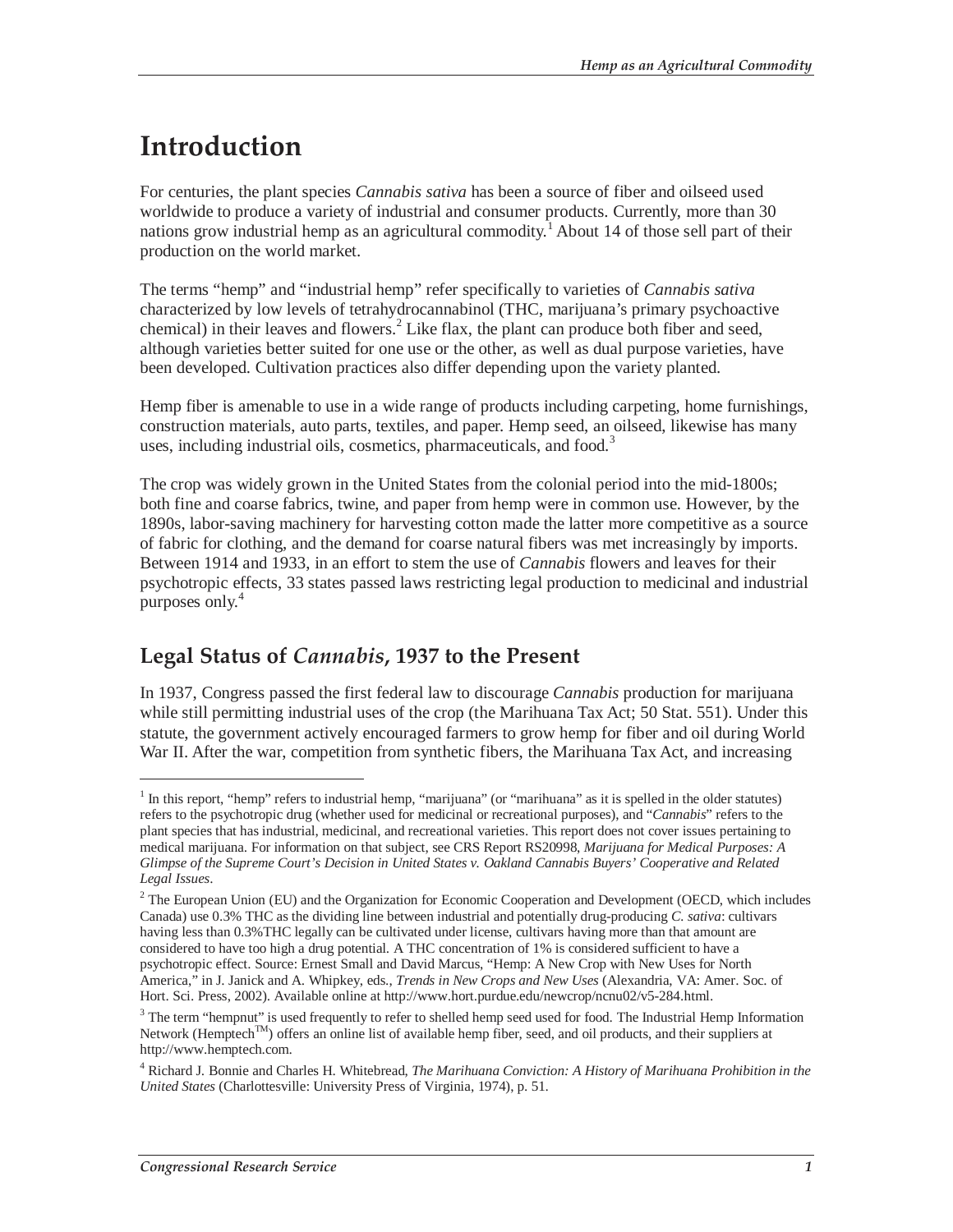public anti-drug sentiment resulted in fewer and fewer acres of hemp being planted, and none at all after 1958.

The past decade has witnessed a resurgence of interest in the United States in producing industrial hemp. Farmers in regions of the country that are highly dependent upon a single crop, such as tobacco or wheat, have shown interest in hemp's potential as a high-value alternative crop, although the economic studies conducted so far paint a mixed profitability picture.

Beginning around 1995, an increasing number of state legislatures began to consider a variety of initiatives related to industrial hemp. Most of these are resolutions calling for scientific, economic, or environmental studies, and some are laws authorizing the planting of experimental plots under state statutes. Nonetheless, the actual planting of *Cannabis*, even for state-authorized experimental purposes, is regulated by the federal Drug Enforcement Administration (DEA) under the authority of the Controlled Substances Act of 1970 (Title II of P.L. 91-513 (21 U.S.C.§§802 *et seq.*)).

Congress adopted in the Controlled Substances Act (CSA) the same definition of *Cannabis sativa* that appeared in the 1937 Marihuana Tax Act. The CSA definition reads:

The term marijuana means all parts of the plant Cannabis sativa L., whether growing or not; the seeds thereof; the resin extracted from any part of such plant; and every compound, manufacture, salt, derivative, mixture, or preparation of such plant, its seeds or resin. Such term does not include the mature stalks of such plant, fiber produced from such stalks, oil or cake made from the seeds of such plant, any other compound ... or preparation of such mature stalks (except the resin extracted therefrom), fiber, oil, or cake, or the sterilized seed of such plant which is incapable of germination.

The statute thus retains control over all varieties of the *Cannabis* plant by virtue of including them under the term "marijuana" and making no distinctions between low- and high-THC varieties. The language exempts from control the parts of mature plants—stalks, fiber, oil, cake, etc.—intended for industrial uses.

Strictly speaking, the CSA does not make *Cannabis* illegal; rather, it places the strictest controls on its production, making it illegal to grow the crop without a DEA permit. DEA issued a permit for an experimental plot in Hawaii in the 1990s (now expired), but none since then. All hemp products sold in the United States are imported or manufactured from imported hemp materials.

Under a state law passed in 1999, North Dakota became the first state to authorize industrial hemp production within its borders. A North Dakota State University researcher twice applied for, but did not receive, a DEA permit. In January 2007, the North Dakota Department of Agriculture issued final regulations on licensing hemp production. One application for a permit from a statelicensed producer is pending with the DEA.<sup>5</sup>

<sup>&</sup>lt;sup>5</sup> Information on North Dakota's requirements for licensing hemp production is available at http://www.agdepartment.com/Programs/Plant/HempFarming.htm.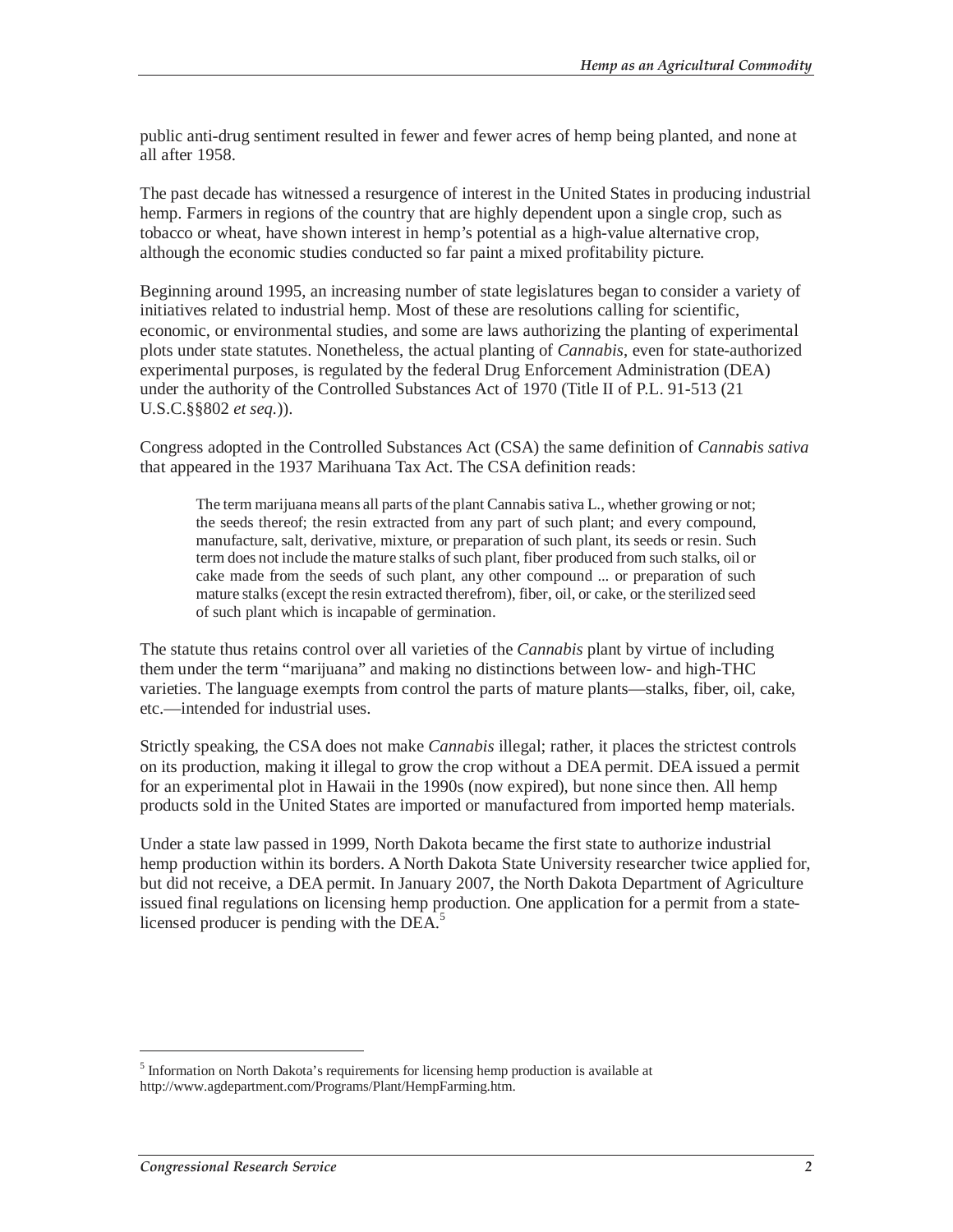#### **Recent Legislative Activity**

In February 2007, Representative Ron Paul introduced the Industrial Hemp Farming Act in the  $110^{th}$  Congress (first introduced in the  $109^{th}$  Congress in June 2005 as H.R. 3037). This is the first legislative proposal at the federal level intended to facilitate the possible commercial cultivation of industrial hemp in the United States. The bill would amend the Controlled Substances Act (21 U.S.C. 802(16)) to add language stating that the term "marijuana" does not include industrial hemp. The measure was referred to the House Committee on Energy and Commerce and to the House Committee on the Judiciary.

If enacted, the bill would permit industrial hemp production based on state law, without preemption by the federal government under the Controlled Substances Act. The measure would grant exclusive authority to any state permitting industrial hemp production and processing to determine whether any such *Cannabis sativa* plants met the limit on THC concentration as set forth in the Controlled Substances Act. In any criminal or civil action or administrative proceeding, the state's determination would be conclusive and binding.<sup>6</sup>

### **Foreign Hemp Production and U.S. Consumption**

Approximately 30 countries in Europe, Asia, and North and South America currently permit farmers to grow hemp, although most banned production for certain periods of time in the past. Recent, reliable, aggregated data on the number of acres worldwide devoted to industrial hemp production are not available.

The United States is the only developed nation in which the production of industrial hemp is not permitted. Great Britain lifted its ban in 1993 and Germany followed suit in 1996. The European Union subsidizes hemp fiber production under its Common Agricultural Policy.<sup>7</sup> Nonetheless, in the developed countries in which it is grown, industrial hemp is generally considered a minor crop.

In 1998, Canada authorized production for commercial purposes, following a three-year experimental period and a 50-year prohibition. As a condition of receiving a license to grow industrial hemp, Canadian farmers are required to register the GPS coordinates of their fields, use certified low-THC hemp seed, allow government testing of their crop for THC levels, and meet or beat a 10ppm standard for maximum allowable THC residue in hemp grain products.<sup>8</sup> Health Canada (the Canadian department that issues licenses for production) reported 24,000 acres planted in 2005, and 48,000 in 2006.<sup>9</sup>

<u>.</u>

<sup>&</sup>lt;sup>6</sup> Further questions on the legal aspects of H.R. 3037 should be directed to the CRS American Law Division.

 $<sup>7</sup>$  A search under the term "hemp" on the European Union Commission on Agriculture website http://ec.europa.eu/</sup> agriculture/index\_en.htm leads to information on the support program.

<sup>&</sup>lt;sup>8</sup> Health Canada regulations for obtaining permits are viewable online at http://www.hc-sc.gc.ca/dhp-mps/ substancontrol/hemp-chanvre/index\_e.html. Additional information is available on the Canadian Food Inspection Agency website at http://www.inspection.gc.ca/english/plaveg/seesem/indust/hemchae.shtml.

<sup>9</sup> Agriculture Canada, "Canada's Industrial Hemp Industry," March 2007, available online at http://www.agr.gc.ca/ misb/spcrops/sc-cs\_e.php?page+hemp-chanvre.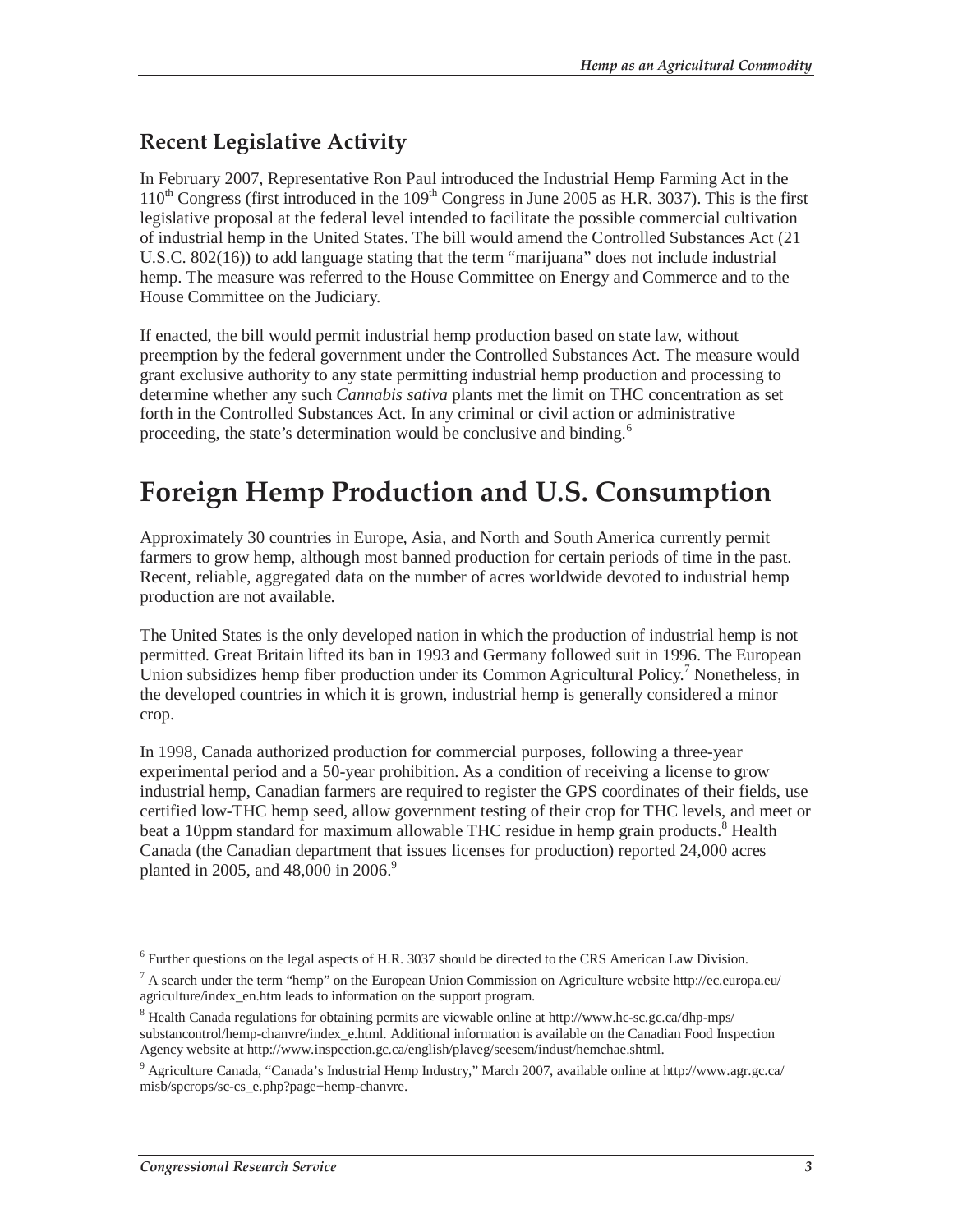The retail value of all hemp-based products imported and sold in the United States is difficult to estimate accurately because some imports may be represented in the USDA trade database under several different categories besides hemp seed, oil, yarn, fabric, etc.—for example, under building materials, carpets, or paper. The database shows that the value of U.S. imports under categories actually labeled "hemp" was \$6.3 million in 2006 and \$6.7 million in 2005.<sup>10</sup>

The leading exporters of raw and processed hemp fiber to the United States are China, Romania, Hungary, Italy, Canada, and India. The leading exporters of hemp oil and seed are the United Kingdom, Canada, Switzerland, and China. The USDA trade database shows that the value of Canada's exports of hemp seed to the United States grew from \$0 in 2004 to \$1.2 million in 2006, after a long-standing legal dispute over U.S. imports of hemp foods ended in late  $2004$ .<sup>11</sup>

#### **Legal Dispute over Hemp Food Imports**

In late 1999, the DEA acted administratively to demand that the U.S. Customs Service enforce a zero-tolerance standard for the THC content of all forms of imported hemp, and hemp foods in particular.

The DEA followed up, in October 2001, with publication of an interpretive rule in the *Federal Register* (66 FR 51530) explaining the basis of its zero-tolerance standard. It held that when Congress wrote the statutory definition of marijuana in 1937, it "exempted certain portions of the *Cannabis* plant from the definition of marijuana based on the assumption (now refuted) that such portions of the plant contain none of the psychoactive component now known as THC."<sup>12</sup> The DEA's interpretation made hemp with any THC content subject to enforcement as a controlled substance.

Hemp industry trade groups, retailers, and a major Canadian exporter filed suit against the DEA, arguing that congressional intent was to exempt plant parts containing naturally occurring THC at non-psychoactive levels, the same way it exempts poppy seeds containing trace amounts of naturally occurring opiates (21 U.S.C.§802 (19)(20)). Industry groups maintain that (1) naturally occurring THC in the leaves and flowers of *Cannabis* varieties grown for fiber and food is already at below-psychoactive levels (compared with drug varieties); (2) the parts used for

food purposes (seeds and oil) contain even less; and (3) after processing, the THC content is at or close to zero. U.S. and Canadian hemp seed and food manufacturers have in place a voluntary program for certifying low, industry-determined standards in hemp-containing foods.<sup>13</sup>

<sup>10</sup> USDA, Foreign Agricultural Service, "U.S. Trade Internet System: Imports." Available at http://www.fas.usda.gov/ ustrade/.

 $11$  Ibid.

 $12$  Both the proposed rule (which was published concurrently with the interpretive rule) and the final rule gave retailers of hemp foods a date after which the DEA could seize all such products remaining on shelves. On both rules, hemp trade associations requested and received court-ordered stays blocking enforcement of that provision. For more information on the legal history of hemp, contact the CRS American Law Division.

<sup>&</sup>lt;sup>13</sup> Background information on the TestPledge Program is available at http://www.TestPledge.com. The intent of the program is to assure that consumption of hemp foods will not interfere with workplace drug testing programs or produce undesirable mental or physical health effects.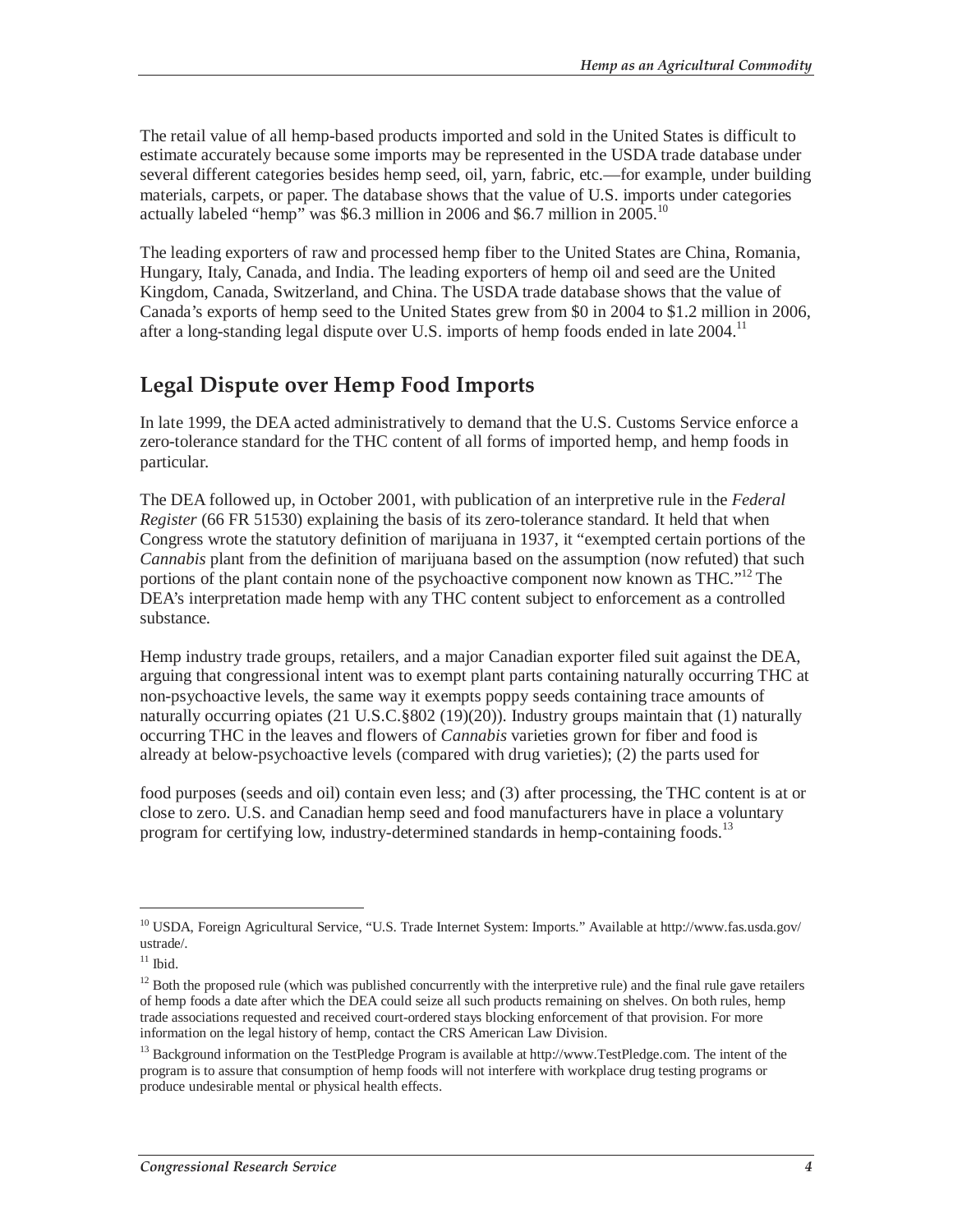On February 6, 2004, the U.S. Court of Appeals for the  $9<sup>th</sup>$  Circuit permanently enjoined the enforcement of the final rule (68 FR 14113, published March 21, 2003). The Court stated that "the DEA's definition of 'THC' contravenes the unambiguously expressed intent of Congress in the CSA and cannot be upheld."<sup>14</sup> The possibility that the government might appeal the ruling remained alive for several months, but in late September 2004 the Administration let the final deadline pass without filing.

### **Review and Analysis of Economic Studies**

Hemp proponents base their economic arguments for legalizing the crop on its potential value as a component in a wide array of industrial and consumer products, and thus its potential as a profitable alternative crop for farmers. They contend that a commercial hemp industry would generate its own profitable niche markets, even where conventional or alternative commodities already exist, and that basing estimates of future profitability on the current usage of imported hemp ignores the crop's larger potential.

Some supporters of industrial hemp legalization also argue that it could have renewed value as a strategic crop for defense preparedness purposes, in line with its role in World War II. In 1994, President Clinton issued an Executive Order, EO 12919, entitled "National Defense Industrial Resources Preparedness," which was intended to strengthen the U.S. industrial and technology base for meeting national defense requirements. The order included hemp under the category of "food resources," which it defined to mean, in part, "all starches, sugars, vegetable and animal or marine fats and oils, cotton, tobacco, wool, mohair, hemp, flax, fiber and other materials, but not any such material after it loses its identity as an agricultural commodity or product."<sup>15</sup> It could be argued that the government has already recognized that industrial hemp is capable of contributing to national defense needs and to the readiness of U.S. defenses during times of peace as well as national emergency.

Opponents of industrial hemp point out that U.S. agricultural history illustrates the great difficulty of bringing promising alternative crops into profitable commercial use. USDA has supported research on alternative crops and industrial uses of common commodities since the late 1930's. Currently, under the Critical Agricultural Materials Act of 1984 (P.L. 98-284), the supplemental and alternative crops provisions of the 1985 and 1990 omnibus farm acts and other authorities, the federal government supports about \$15 million annually in research and development on alternative crops at USDA and state laboratories.<sup>16</sup> Some alternative crops that have become established in certain parts of the United States—kenaf (for fiber) in Texas, jojoba (for oil) in Arizona and California, and amaranth (for nutritious grain) in the Great Plains states, for example—have benefits similar to those ascribed to hemp, but are not complicated by having a drug variety within the same species.

One of the first economic analyses of industrial hemp's potential as a profitable crop for U.S. farmers was a report prepared by USDA's Economic Research Service in 2000. ERS based its

<sup>&</sup>lt;sup>14</sup> *Hemp Industries Association v. Drug Enforcement Administration*, 357 F.2d (9<sup>th</sup> Circuit 2004).

<sup>&</sup>lt;sup>15</sup> For more information on this EO and on the laws that relate to the production, shipment, importation or regulation of hemp in the United States, call the CRS American Law Division.

<sup>&</sup>lt;sup>16</sup> USDA/Agricultural Research Service Budget Office and USDA Explanatory Notes for FY2007.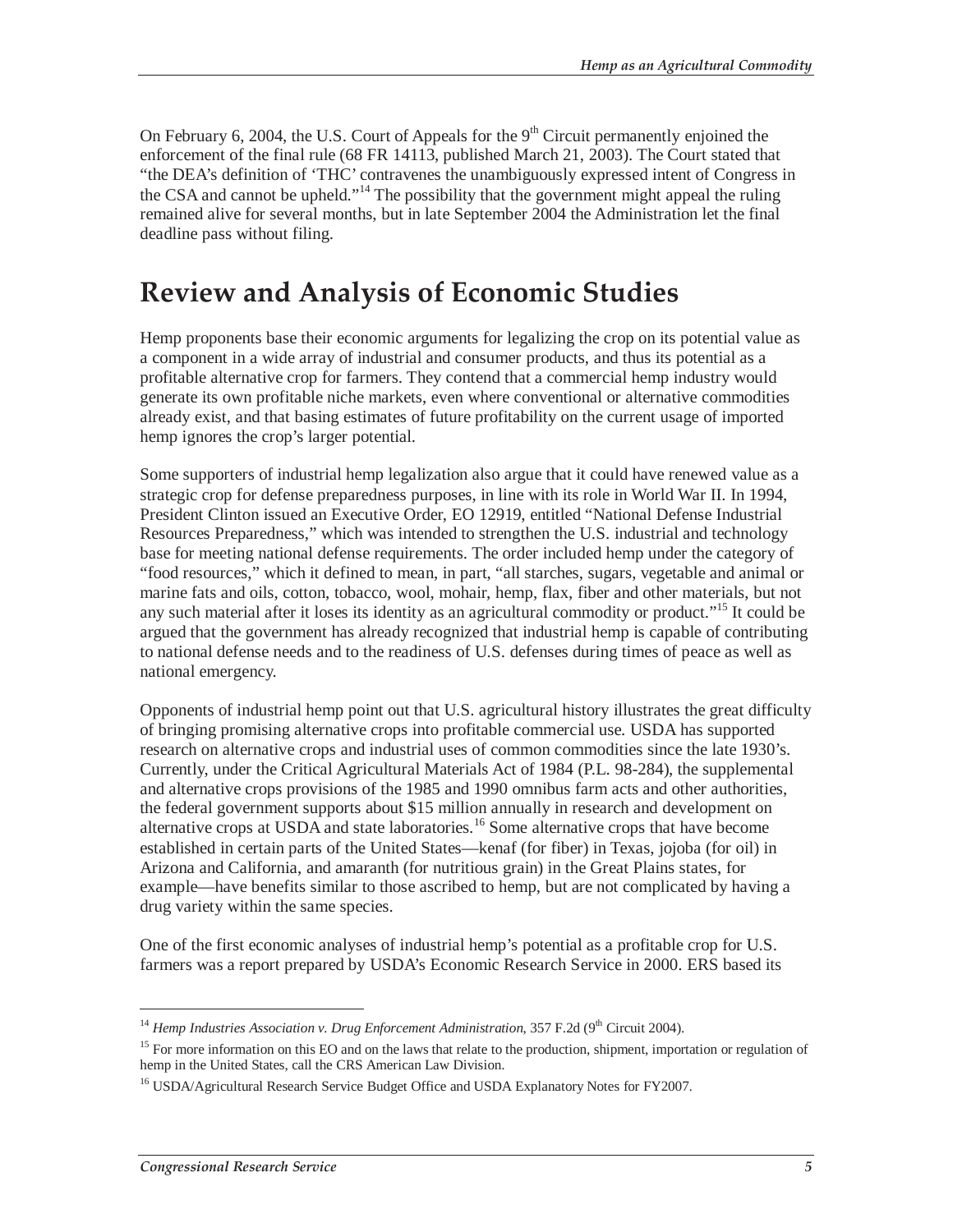domestic production assumptions on import data covering hemp fiber, yarn, and fabric, but excluding seed and oil. The report concluded that:

U.S. markets for hemp fiber ... and seed ... are, and will likely remain, small, thin markets. Uncertainty about long-run demand for hemp products and the potential for oversupply discounts the prospects for hemp as an economically viable alternative crop for American farmers.<sup>17</sup>

The more recent study by Small and Marcus (2002) reflects the fact that interest in the crop in the United States has deepened since ERS calculated its negative forecast. It concludes:

It often takes 10 to 15 years for the industry associated with a new agricultural crop to mature. While it is true that foreign imports have been the basis for hemp products in North America for at least a decade, North American production is only 4 years of age in Canada.... Viewed from this perspective, the hemp industry in North America is still very much in its infancy ... and is likely to continue experiencing the risks inherent in a small niche market for some time. [However,] hemp ... has such a diversity of possible uses, is being promoted by extremely enthusiastic market developers, and attracts so much attention that it is likely to carve out a much larger share of the North American marketplace than its detractors are willing to concede.<sup>18</sup>

An update in 2007 of a December 2003 report from Agriculture Canada draws an even more positive conclusion, based on its reading of consumer interest:

Hemp's remarkable advantages are hard to beat: it thrives without herbicides, it reinvigorates the soil, it requires less water than cotton, it matures in three to four months, and it can yield four times as much paper per acre as trees. Hemp can be used to create building materials that are twice as strong as wood and concrete, textile fiber that is stronger than cotton, better oil and paint than petroleum, clean-burning diesel fuel, and biodegradable plastics. In addition, it can produce more digestible protein per acre than any other food source. These advantages are in tune with the environmental and health preferences of today's North American public. The growing curiosity of consumers, the interest shown by farmers and processors, and Canada's excellent growing conditions for industrial hemp allow optimistic views for its future.<sup>19</sup>

According to the Canadian Hemp Trade Alliance (CHTA), a leading trade group, the harvesting, shelling, and processing technologies for conventional oilseed crops in Canada are suitable for handling hemp grown for seed, which has enabled acreage to expand as soon as markets are found. Farmers who obtain organic certification for their hemp seed receive premium prices. CHTA reported a market price of 50 to 60 cents (C\$) per pound for conventional hemp seed, and an 85-cent/pound market price for certified organic seed in winter 2003-2004.

The Canadian hemp fiber industry is not as developed. Because the crop became legal to produce again in 1998, government and private funds have only recently begun to support research on breeding fiber varieties and tackling the problems associated with harvesting and processing.<sup>20</sup>

<sup>17</sup> U.S. Department of Agriculture, Economic Research Service, *Industrial Hemp in the United States: Status and Market Potential*, ERS Report AGES001E, January 2000.

<sup>&</sup>lt;sup>18</sup> Small and Marcus, p. 321.

<sup>&</sup>lt;sup>19</sup> See footnote 9.

 $^{20}$  One example of recently begun hemp fiber research is a collaborative effort of the National Research Council of Canada and Hemptown Clothing, Inc., to develop a new enzyme technology to produce a softer and whiter hemp (continued...)